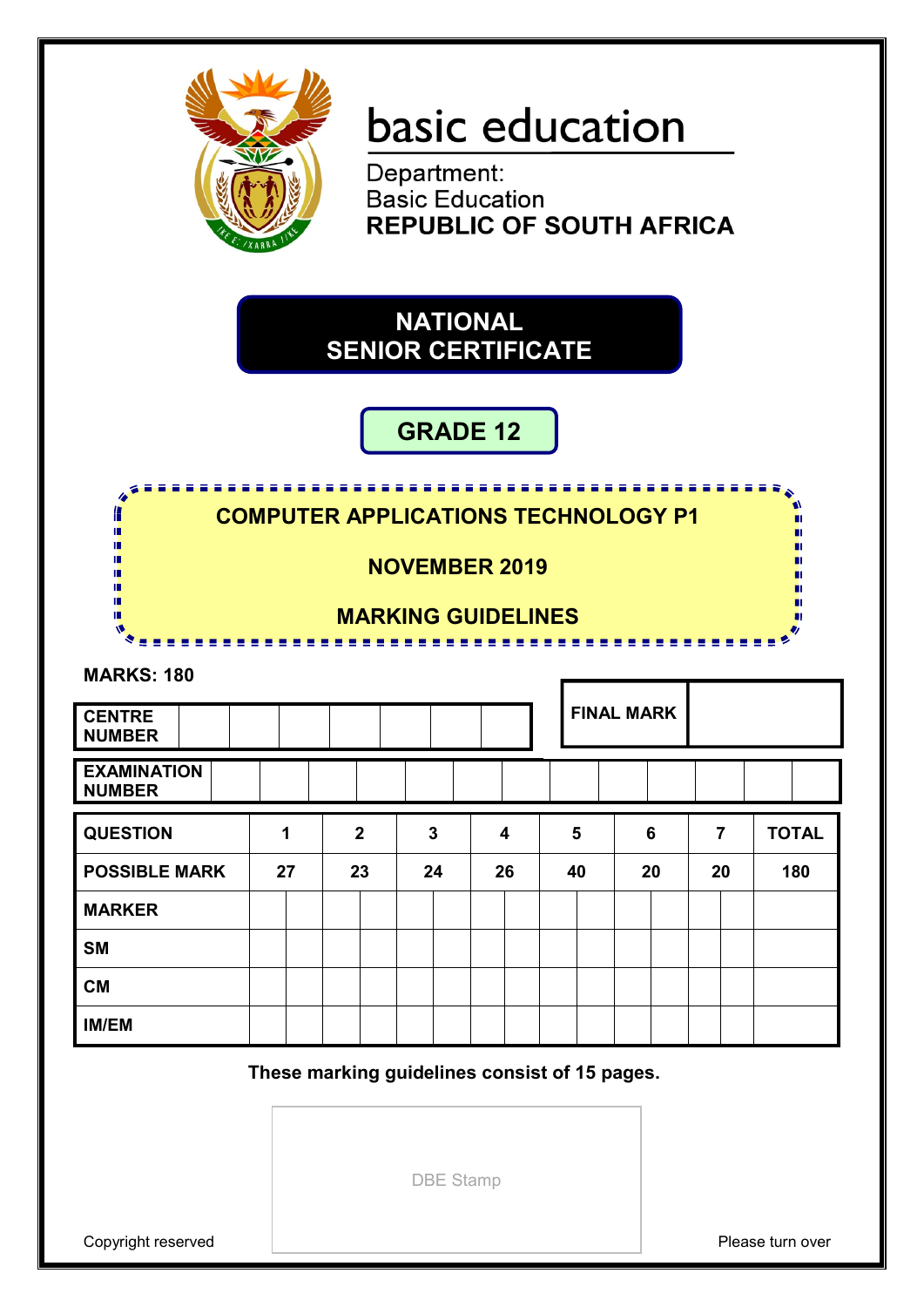**EXAMINATION NUMBER**

## **IGNORE SPELLING IN ALL CASES WHERE IT WOULD NOT HAVE ANY IMPACT ON THE ANSWER.**

**QUESTION 1 File name: 1Mahal Total Q1: 27**

| <b>No</b> | <b>Criteria</b>                                                                                                                                                                                                                                             |                  | <b>Maximum</b><br><b>Mark</b> |                | <b>Candidate</b><br><b>Mark</b> |
|-----------|-------------------------------------------------------------------------------------------------------------------------------------------------------------------------------------------------------------------------------------------------------------|------------------|-------------------------------|----------------|---------------------------------|
| 1.1.1     | <b>Text outline</b><br>Any red text outline set √<br>Width: 1.5 pt $\checkmark$<br>Applied to 'A Marvel' ✔                                                                                                                                                  | 1<br>1<br>1      |                               | 3              |                                 |
| 1.1.2     | <b>Picture scale</b><br>Height set to 60% $\checkmark$ (4.73 cm OR 4.74 cm)<br>Width set to 40% $\checkmark$ (6.23 cm)<br>$\bullet$                                                                                                                         | 1<br>1           |                               | $\overline{2}$ |                                 |
| 1.1.3     | Vertical page alignment: First page<br>Vertical page alignment set to centre <del>V</del>                                                                                                                                                                   | 1                |                               | 1              |                                 |
| 1.2       | Table of contents (below heading 'Table of Contents')<br>Any automatic table of contents inserted $\checkmark$ (ignore if the<br>text 'Contents' OR 'Table of Contents' appear twice)                                                                       | 1                |                               | 1              |                                 |
| 1.3       | <b>Style modified: Heading 1</b><br>Any bullet added to heading √<br>Correct bullet ❖ ✔<br>$\bullet$<br>Bullet indent set at $0 \checkmark$ (mark from Reveal Formatting)<br>All occurrences of 'Heading 1' style updated √<br>$\bullet$<br>(7 occurrences) | 1<br>1<br>1<br>1 |                               | $\overline{4}$ |                                 |
| 1.4       | Drop cap<br>Dropped cap option applied to 'W' of 'What' √<br>Appears over 4 lines <del>V</del> (allocate second mark if appears<br>as example)                                                                                                              | 1<br>1           |                               | 2              |                                 |
| 1.5       | Hyperlink ('Agra')<br>Hyperlink links to 1Town OR 1town file √                                                                                                                                                                                              | $\mathbf{1}$     |                               | 1              |                                 |
| 1.6       | <b>Footnote text</b><br>Text 'Indian poet' added to original footnote $\checkmark$ (do not<br>$\bullet$<br>allocate mark if * symbol was changed)                                                                                                           | 1                |                               | 1              |                                 |
| 1.7       | Pagination options ('Over 20 000 people ')<br>• 'Keep lines together' checked V                                                                                                                                                                             | 1                |                               | $\mathbf{1}$   |                                 |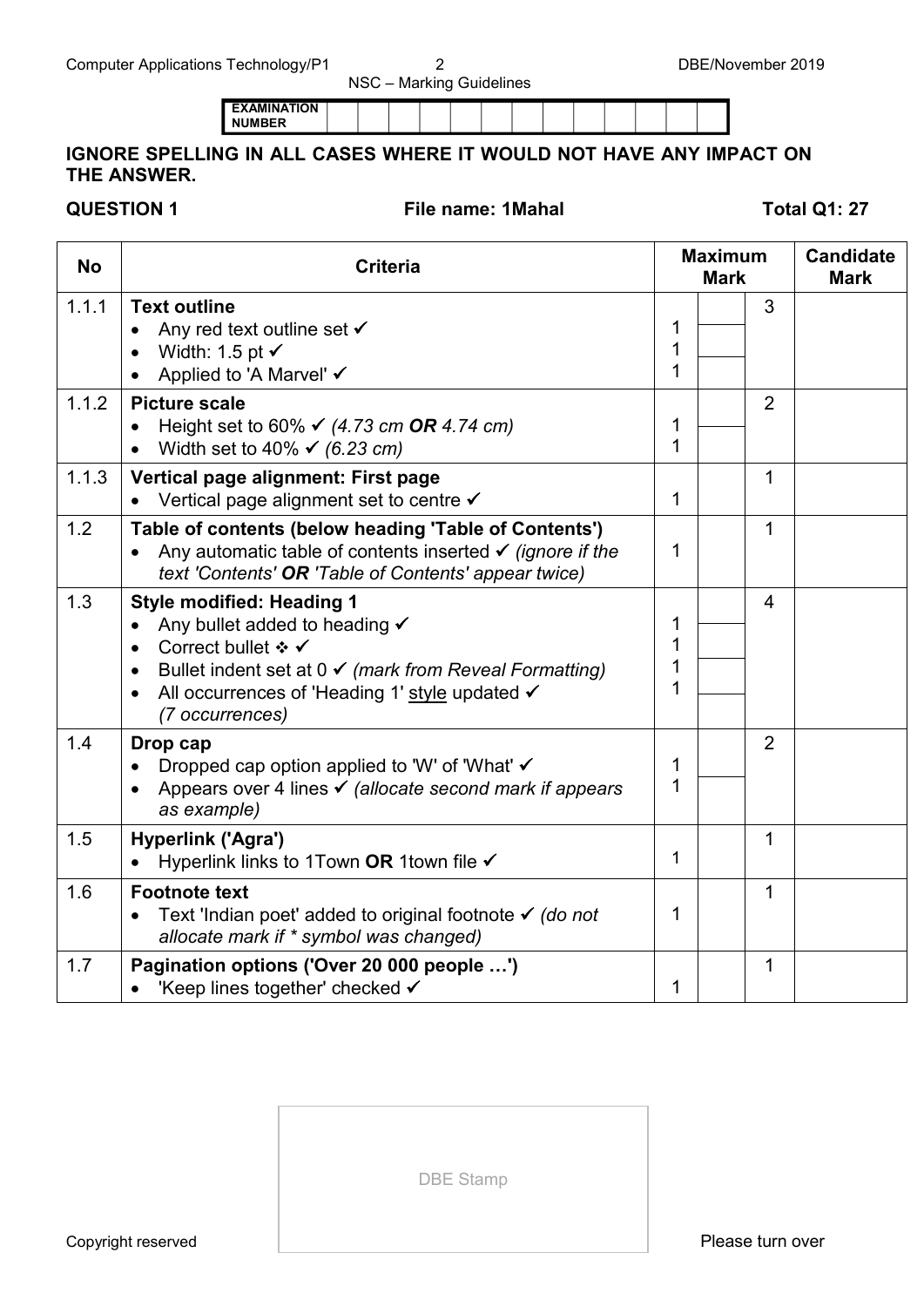|      | <b>EXAMINATION</b><br><b>NUMBER</b>                                                                                                                                                                                                                                                                            |                       |        |  |
|------|----------------------------------------------------------------------------------------------------------------------------------------------------------------------------------------------------------------------------------------------------------------------------------------------------------------|-----------------------|--------|--|
| 1.8  | Index subentry ('Taj Mahal Garden')<br>Subentry added to 'Paradise Garden' v (2 entries appear<br>if Show/Hide is switched on {XE "Paradise Garden:<br>Multiples of 4"}{XE "Paradise Garden Timurid Style"})<br>'Multiples of 4' added as text to subentry √                                                   | 1<br>1                | 2      |  |
| 1.9  | Shape and textbox ('Photos of Taj Mahal')<br>Left arrow shape added $\checkmark$<br>Fill of shape removed/white $\checkmark$<br>Text 'Splendid workmanship' added √<br>$\bullet$<br>Outline of textbox removed/wrapping applied √<br>$\bullet$<br>Shape and textbox/text appear similar to the<br>screenshot √ | 1<br>1<br>1<br>1<br>1 | 5      |  |
| 1.10 | Hidden text (font effect)<br>Text 'Adapted from https://www.holidify.com/' hidden √<br>(at the end of the document)<br>(switch on Show/Hide setting to mark)                                                                                                                                                   | 1                     | 1      |  |
| 1.11 | Page footer<br>Section break/Next Page (break) added on the second<br>last page $\checkmark$<br>Text 'Taj Mahal' appears in footer ✔<br>$\bullet$<br>Text appears only on last page $\checkmark$                                                                                                               | 1<br>1<br>1           | 3      |  |
|      | <b>Total for QUESTION 1</b>                                                                                                                                                                                                                                                                                    |                       | $[27]$ |  |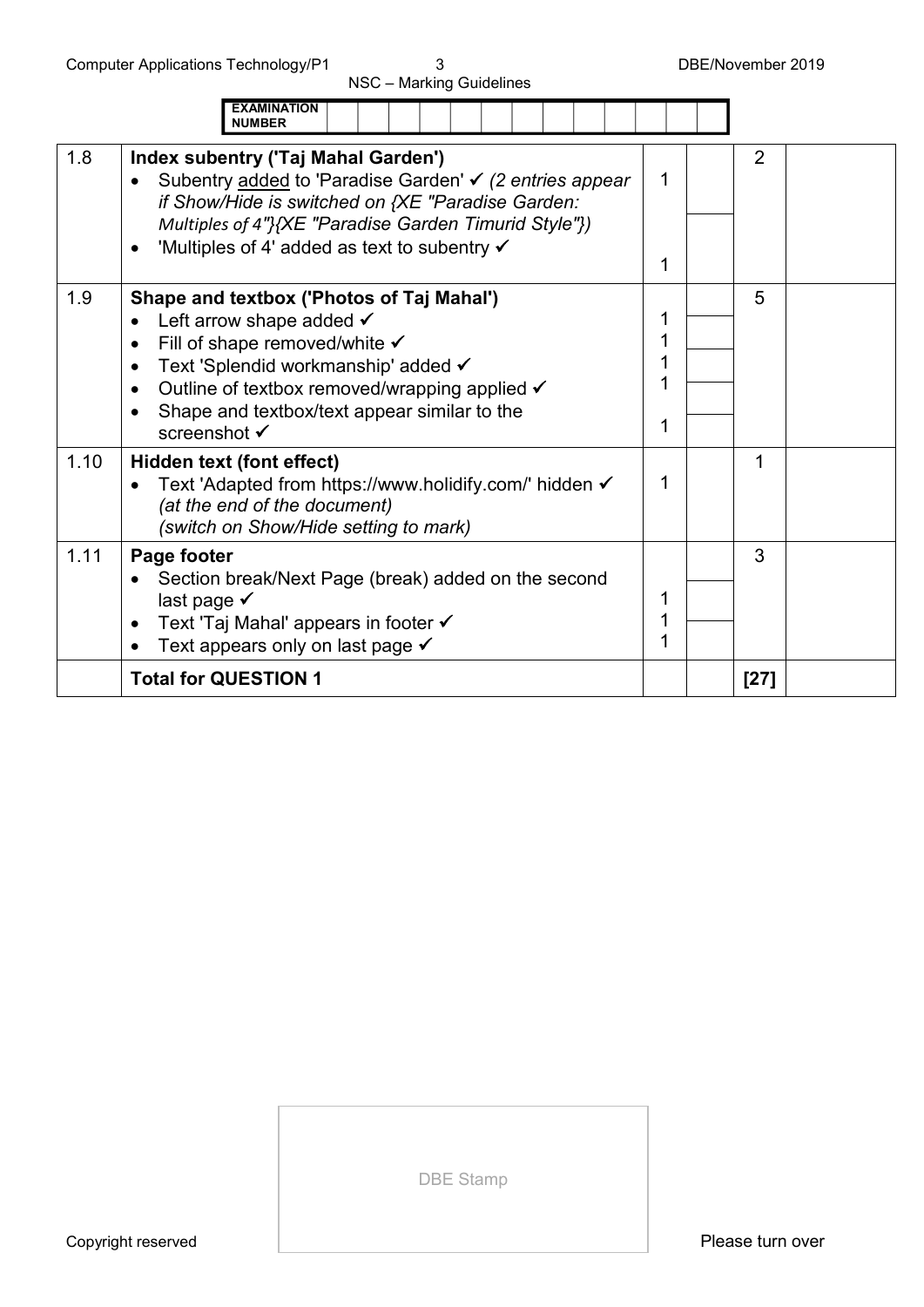|                    | . |  |  |  |  |  |  |
|--------------------|---|--|--|--|--|--|--|
| <b>EXAMINATION</b> |   |  |  |  |  |  |  |
| <b>NUMBER</b>      |   |  |  |  |  |  |  |

**This page is empty to facilitate accurate marking for side-by-side booklet printout.**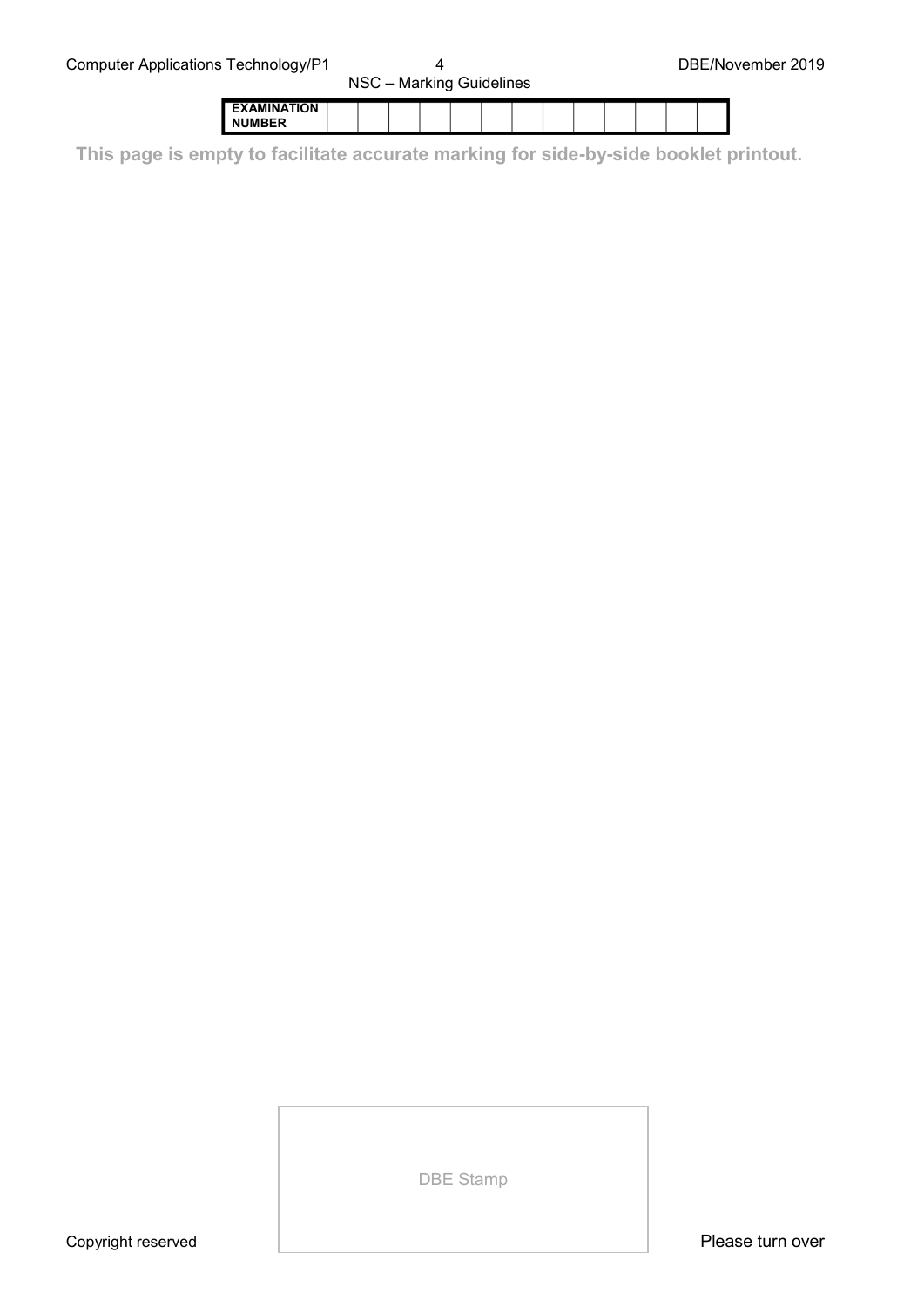Computer Applications Technology/P1 5 5 5 DBE/November 2019

NSC – Marking Guidelines

|           |                                                                                                                                                                                                                                                                                                                                | <b>EXAMINATION</b><br><b>NUMBER</b>                                                                                                        |                 |  |  |  |                          |  |  |             |                               |                |                                 |
|-----------|--------------------------------------------------------------------------------------------------------------------------------------------------------------------------------------------------------------------------------------------------------------------------------------------------------------------------------|--------------------------------------------------------------------------------------------------------------------------------------------|-----------------|--|--|--|--------------------------|--|--|-------------|-------------------------------|----------------|---------------------------------|
|           | <b>QUESTION 2</b>                                                                                                                                                                                                                                                                                                              |                                                                                                                                            |                 |  |  |  | <b>File name: 2Visit</b> |  |  |             |                               |                | <b>Total Q2: 23</b>             |
| <b>No</b> |                                                                                                                                                                                                                                                                                                                                |                                                                                                                                            | <b>Criteria</b> |  |  |  |                          |  |  |             | <b>Maximum</b><br><b>Mark</b> |                | <b>Candidate</b><br><b>Mark</b> |
| 2.1       | Line spacing                                                                                                                                                                                                                                                                                                                   | Line spacing set to Double OR set to 2 $\checkmark$                                                                                        |                 |  |  |  |                          |  |  | 1           |                               | 1              |                                 |
| 2.2       | <b>Hyphenation</b>                                                                                                                                                                                                                                                                                                             | Automatic hyphenation applied $\checkmark$                                                                                                 |                 |  |  |  |                          |  |  | 1           |                               | 1              |                                 |
| 2.3       | Page numbering<br>Numbering style changed to any 'Accent Bar' ✓                                                                                                                                                                                                                                                                |                                                                                                                                            |                 |  |  |  |                          |  |  | 1           |                               | 1              |                                 |
| 2.4       | <b>Cross-reference</b><br>$\bullet$                                                                                                                                                                                                                                                                                            | Cross reference replace text 'crowds' $\checkmark$ (Alt+F9)<br>$\{REF \quad Ref.$ \h})<br>Moves to heading 'Tourist influx at Taj Mahal' √ |                 |  |  |  |                          |  |  | 1<br>1      |                               | $\overline{2}$ |                                 |
| 2.5       | $\bullet$                                                                                                                                                                                                                                                                                                                      | Source - Corporate author ('Visit Wonderful India')<br>'India Tourism' added to source v (anywhere)<br>As 'Corporate author' ✔             |                 |  |  |  |                          |  |  | 1<br>1      |                               | $\overline{2}$ |                                 |
| 2.6       | <b>Edit citation</b><br>Citation pages '43-49' inserted $\checkmark$ (pp. 43-49)                                                                                                                                                                                                                                               |                                                                                                                                            |                 |  |  |  |                          |  |  | 1           |                               | 1              |                                 |
| 2.7       | <b>Table</b><br>$\bullet$                                                                                                                                                                                                                                                                                                      | First row merged $\checkmark$<br>Fitted across page $\checkmark$ (preferred width 100%)<br>Any outside border added √                      |                 |  |  |  |                          |  |  | 1<br>1      |                               | $\overline{4}$ |                                 |
| 2.8       | Outside thick-thin border added √<br><b>Multi-level list</b><br>First level number set to 1) $\checkmark$<br>Second number set to a) $\checkmark$<br>o Alignment of second level set to 0.7 cm $\checkmark$<br>Text indent of second level set to 1.5 cm $\checkmark$<br>$\circ$<br>Multi-level list applied $\checkmark$<br>٠ |                                                                                                                                            |                 |  |  |  |                          |  |  | 1           |                               | 5              |                                 |
| 2.9       | <b>Chart/Graph</b><br>Any chart inserted on the last page $\checkmark$<br>Pie chart $\checkmark$ inserted<br>Data from 2Time used √<br>Chart title appears: 'Time spent at (the) Taj Mahal' $\checkmark$                                                                                                                       |                                                                                                                                            |                 |  |  |  |                          |  |  | 1<br>1<br>1 |                               | 4              |                                 |
| 2.10      | Page colour/background<br>Page colour changed $\checkmark$ (not light yellow)<br>Picture 2Back used √ (do not allocate second mark if<br>inserted as a watermark)                                                                                                                                                              |                                                                                                                                            |                 |  |  |  |                          |  |  | 1<br>1      |                               | $\overline{2}$ |                                 |
|           | <b>Total for QUESTION 2</b>                                                                                                                                                                                                                                                                                                    |                                                                                                                                            |                 |  |  |  |                          |  |  |             |                               | $[23]$         |                                 |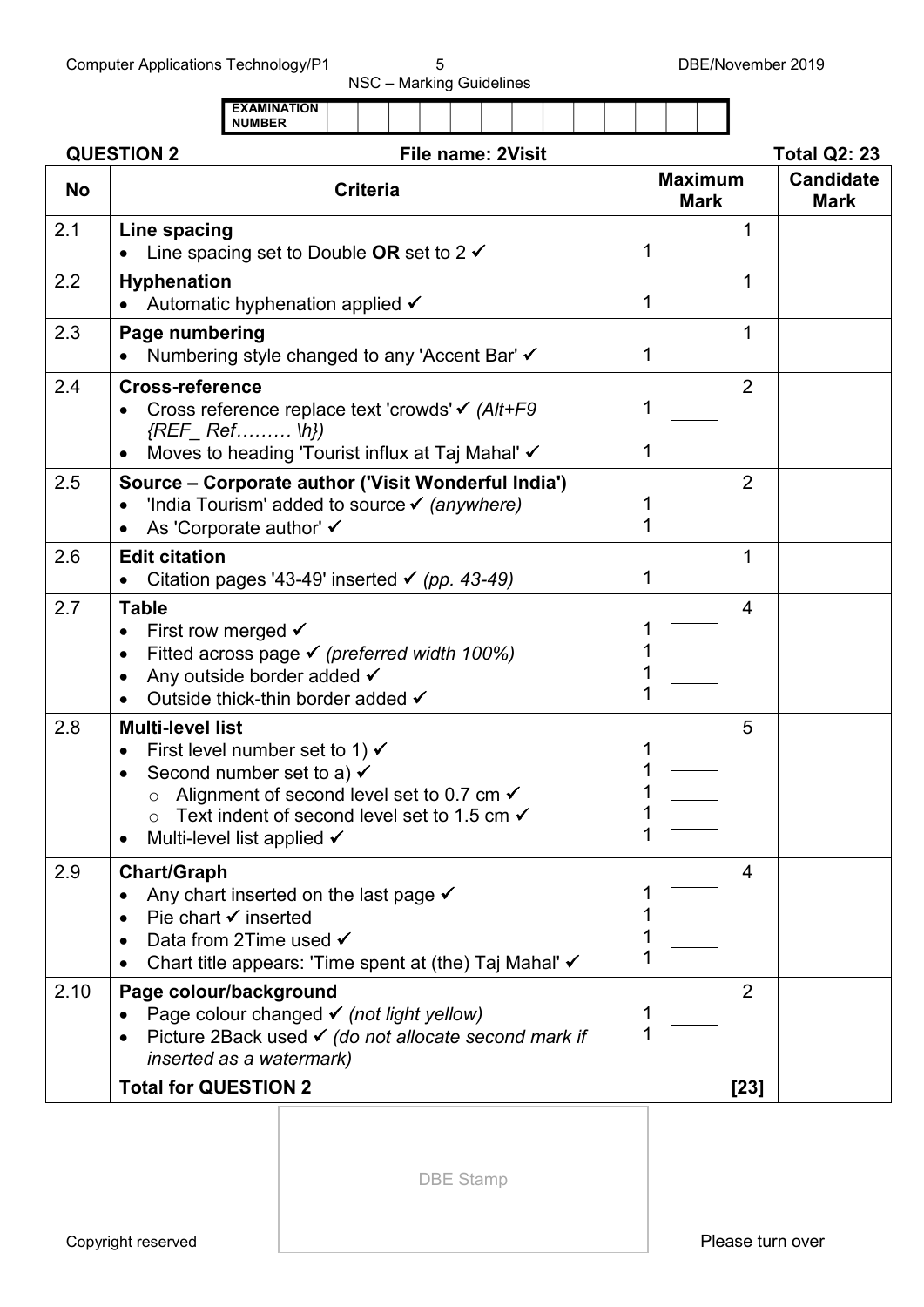## **QUESTION 3 File name: 3Stats Total Q3: 24**

- *Mark the questions from the formulae and not the values/answers in the cell.*
- *Check against candidate's actual work (Cell references may differ, depending on the candidate's response).*
- *Candidate may use multiple formulae, cells or 'building blocks' to reach answers.*
- *Named ranges can be used instead of cell references.*

**EXAMINATION NUMBER**

• *The answers must still be correct even if changes are made to the existing data.*

| <b>Criteria</b>                                                                                                                                                                                                                                                                                                                                                                                      |                                                                                     | <b>Maximum</b> | <b>Candidate</b><br><b>Mark</b> |             |
|------------------------------------------------------------------------------------------------------------------------------------------------------------------------------------------------------------------------------------------------------------------------------------------------------------------------------------------------------------------------------------------------------|-------------------------------------------------------------------------------------|----------------|---------------------------------|-------------|
|                                                                                                                                                                                                                                                                                                                                                                                                      |                                                                                     |                |                                 |             |
| Cells A1:I3:<br>Correct cells merged $\checkmark$ (do not allocate the mark if the<br>heading was centred)<br>Font size changed to 26 $\checkmark$                                                                                                                                                                                                                                                   | 1<br>1                                                                              |                | $\overline{2}$                  |             |
| Foreign tab colour:<br>Tab colour changed to any purple colour $\checkmark$                                                                                                                                                                                                                                                                                                                          | 1                                                                                   |                | 1                               |             |
| Cell B17 (Expected answer: R 9 397 276):<br>$=C17/5$ $\checkmark$<br>Rand currency/Accounting/Custom (ZAR) format<br>applied $\checkmark$                                                                                                                                                                                                                                                            | 1<br>1                                                                              |                | $\overline{2}$                  |             |
| Cell C74 (Expected answer: ₹ 10 030 329 040):<br>=SUM(C9,C15,C33,C42,C52,C63,C73)<br>Cell C52 included anywhere in function √                                                                                                                                                                                                                                                                        | 1                                                                                   |                | 1                               |             |
| Cell D8 (Expected answer: 1 118 983):<br>$=$ D9-D7<br><b>OR</b><br>E8-(E8*G8/100)                                                                                                                                                                                                                                                                                                                    |                                                                                     |                | $\overline{2}$                  |             |
| Correct cells used (D9,D7 OR E8,G8) $\checkmark$<br>Calculated correctly √                                                                                                                                                                                                                                                                                                                           | 1<br>1                                                                              |                |                                 |             |
| <b>Conditional formatting: Cells H17:H32</b><br>Conditional formatting applied to cells H17:H32 √<br>$\bullet$<br>Formula: =H17 $\checkmark$ > G17 $\checkmark$ OR H17:H32>G17:G32<br>$\bullet$<br><i>(ignore the position of the absolute cell reference)</i><br>Absolute cell reference applied to column only OR<br>removed $\checkmark$ (=\$H17>\$G17 OR<br>\$H17:\$H32>\$G17:\$G32 OR =H17>G17) | 1<br>$\overline{2}$<br>1                                                            |                | 5                               |             |
|                                                                                                                                                                                                                                                                                                                                                                                                      | <b>Foreign worksheet</b><br>Cells formatted to green font <del>V</del><br>$\bullet$ | 1              |                                 | <b>Mark</b> |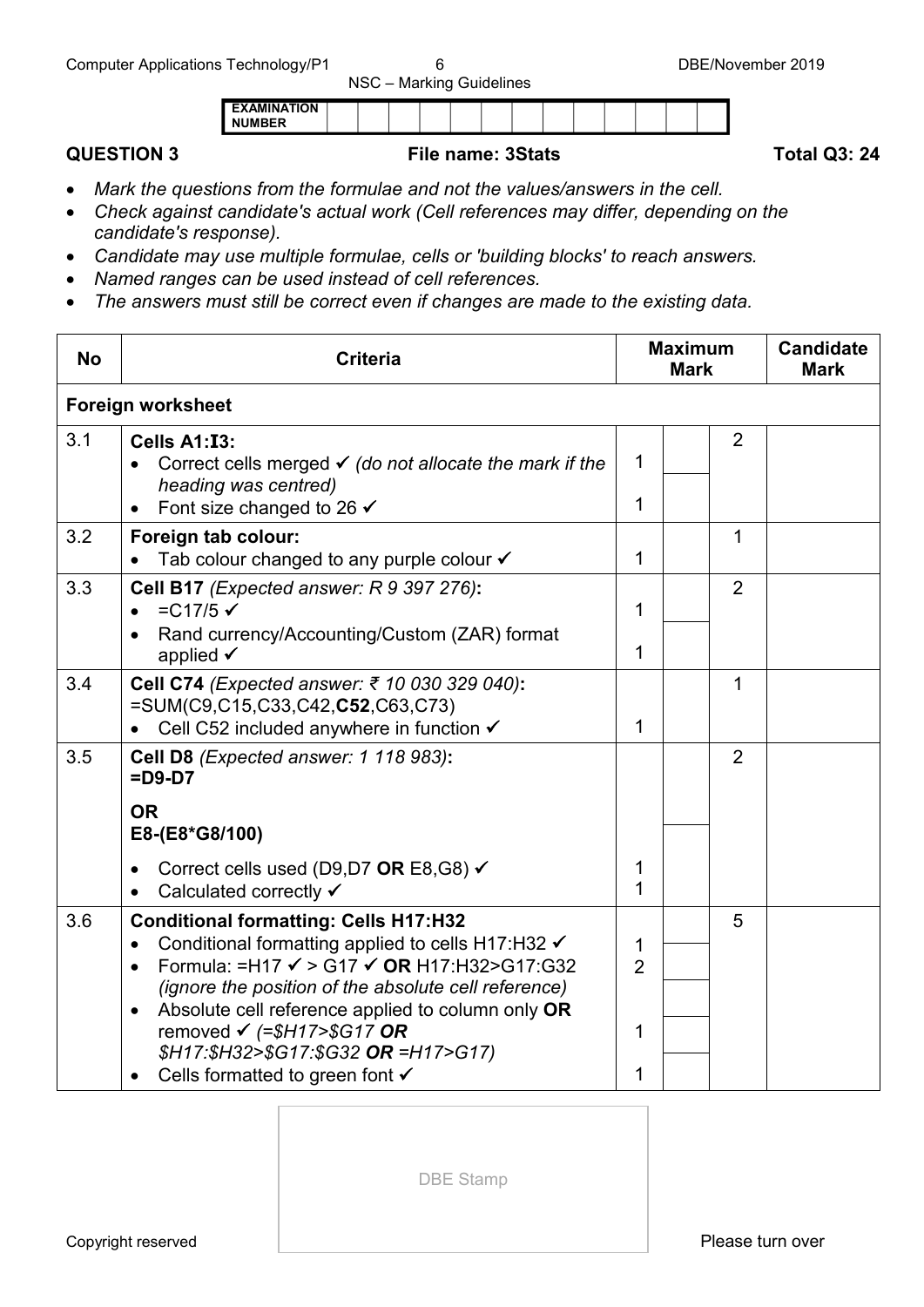|     | <b>EXAMINATION</b><br><b>NUMBER</b>                                                                                                                                                                                                                          |                               |        |
|-----|--------------------------------------------------------------------------------------------------------------------------------------------------------------------------------------------------------------------------------------------------------------|-------------------------------|--------|
| 3.7 | <b>Cell I7: (CHECK FOR BUILDING BLOCKS)</b><br>=IF(E7>D7,IF(F7>E7,"Regular","Strong"),"Strong")                                                                                                                                                              |                               | 5      |
|     | <b>OR</b><br>=IF(D7>E7,"Strong",IF(E7>F7,"Strong","Regular"))                                                                                                                                                                                                |                               |        |
|     | <b>OR</b><br>=IF(D7 <e7,if(e7<f7,"regular","strong"),"strong")< td=""><td></td><td></td></e7,if(e7<f7,"regular","strong"),"strong")<>                                                                                                                        |                               |        |
|     | <b>OR</b><br>=IF(D7>E7,"Strong",IF(E7 <f7,"regular","strong"))< td=""><td></td><td></td></f7,"regular","strong"))<>                                                                                                                                          |                               |        |
|     | <b>OR</b><br>=IF(G7>0,IF(H7>0,"Regular","Strong"),"Strong")                                                                                                                                                                                                  |                               |        |
|     | <b>OR</b><br>=IF(G7<=0,"Strong",IF(H7<=0,"Strong","Regular"))                                                                                                                                                                                                |                               |        |
|     | <b>OR</b><br>=IF((E7-D7)<0,"Strong",IF((F7-E7)<0,"Strong",<br>"Regular"))                                                                                                                                                                                    |                               |        |
|     | <b>Accept</b><br>=IF(AND(E7>D7,F7>E7),"Regular","Strong")                                                                                                                                                                                                    |                               |        |
|     | <b>OR</b><br>=IF(AND(D7 <e7,e7<f7),"regular","strong")< td=""><td></td><td></td></e7,e7<f7),"regular","strong")<>                                                                                                                                            |                               |        |
|     | <b>OR</b><br>=IF(AND(G7>0,H7>0),"Regular","Strong")                                                                                                                                                                                                          |                               |        |
|     | <b>OR</b><br>=IFS(AND(G7>0,H7>0),"Regular",OR(G7<0,<br>H7<0),"Strong")                                                                                                                                                                                       |                               |        |
|     | Criteria 1: Check for increase from 2016 to 2017 √<br>Criteria 2: Check for increase from 2017 to 2018 $\checkmark$<br>Output 1: "Regular" $\checkmark$ if both conditions true $\checkmark$<br>$\bullet$<br>Output 2: "Strong" for any other combinations ✔ | 1<br>1<br>$\overline{2}$<br>1 |        |
|     | <b>Country worksheet</b>                                                                                                                                                                                                                                     |                               |        |
| 3.8 | <b>Chart/Graph</b><br>2017 series deleted √<br>$\bullet$<br>Minor gridlines formatted to 60% transparency $\checkmark$<br>$\bullet$<br>'Series 1' changed to 2016 √<br>$\bullet$<br>2018 series filled V with 3Taj image V and stacked V                     | 1<br>1<br>1<br>3              | 6      |
|     | <b>Total for QUESTION 3</b>                                                                                                                                                                                                                                  |                               | $[24]$ |
|     |                                                                                                                                                                                                                                                              |                               |        |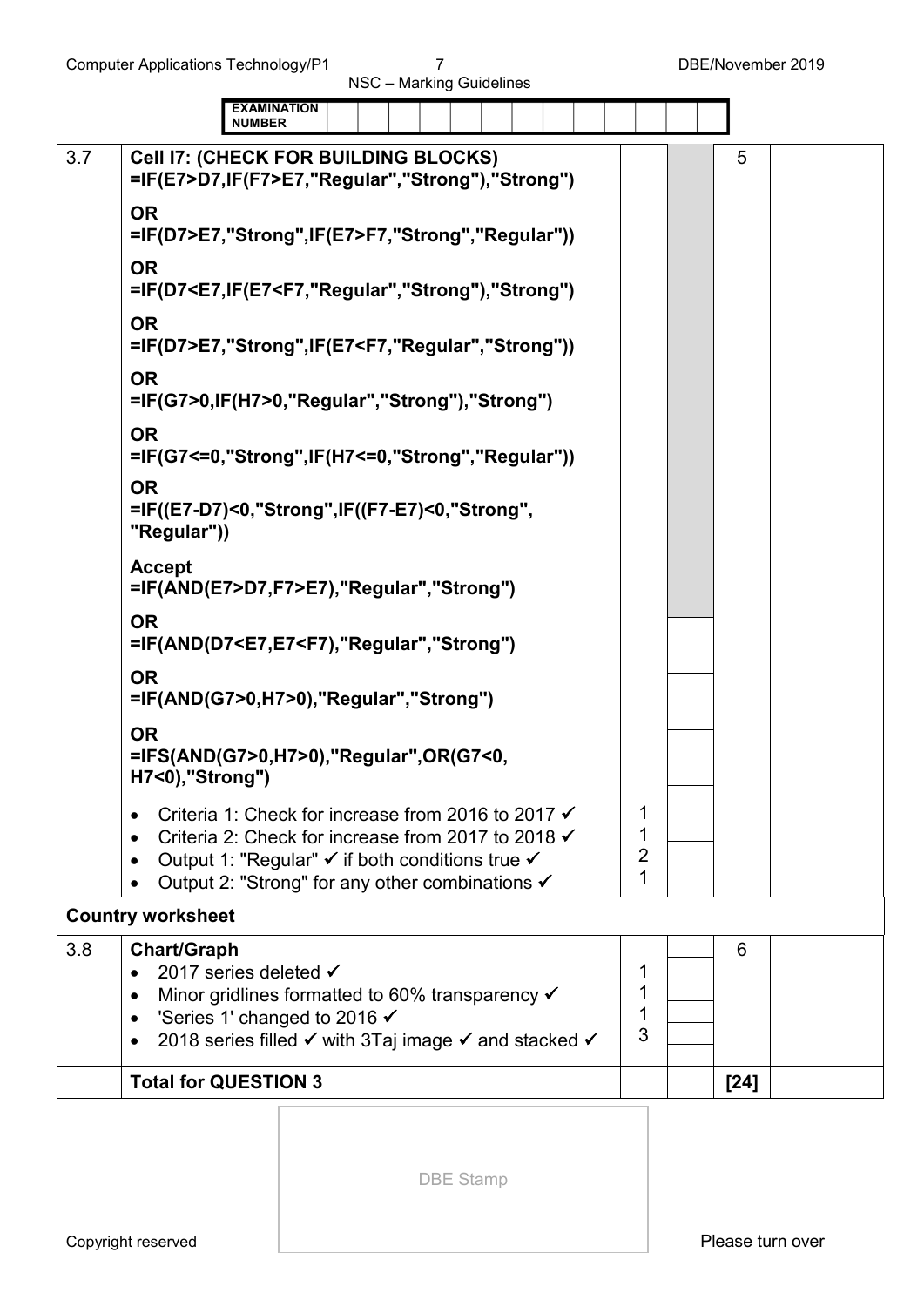| <b>EXAMINATION</b> |  |  |  |  |  |  |  |
|--------------------|--|--|--|--|--|--|--|
| <b>NUMBER</b>      |  |  |  |  |  |  |  |
|                    |  |  |  |  |  |  |  |

## **QUESTION 4 File name: 4Tourists** Total Q4: 26

- *Mark the questions from the formulae and not the values/answers in the cell.*
- *Check against candidate's actual work (Cell references may differ, depending on the candidate's response).*
- *Candidate may use multiple formulae, cells or 'building blocks' to reach answers.*
- *Named ranges can be used instead of cell references.*
- *The answers must still be correct even if changes are made to the existing data.*

| <b>No</b> | <b>Criteria</b>                                                                                                                                                                                                                                                                                                                     | <b>Maximum</b><br><b>Mark</b> |  |                | <b>Candidate</b><br><b>Mark</b> |
|-----------|-------------------------------------------------------------------------------------------------------------------------------------------------------------------------------------------------------------------------------------------------------------------------------------------------------------------------------------|-------------------------------|--|----------------|---------------------------------|
|           | Info worksheet                                                                                                                                                                                                                                                                                                                      |                               |  |                |                                 |
| 4.1       | Row 6: Wrap text<br>Column headings wrapped √                                                                                                                                                                                                                                                                                       | 1                             |  | 1              |                                 |
| 4.2       | Cell E2 (Expected answer: 21):<br>=MAX(F7:F206) OR LARGE(F7:F206,1)<br>MAX function OR LARGE(, 1) inserted in cell E2 √<br>$\bullet$<br>Range: F7:F206 √                                                                                                                                                                            | 1<br>1                        |  | $\overline{2}$ |                                 |
| 4.3       | Cell E3 (Expected answer: 193):<br>$=$ COUNTA(J7:J206)<br>COUNTA function inserted in cell E3 $\checkmark$<br>Range: J7:J206 √<br>$\bullet$                                                                                                                                                                                         | 1<br>1                        |  | $\overline{2}$ |                                 |
| 4.4       | Cell E4 (Expected answer: 2 971 918.00):<br>=SUMIF(K7:K206,"2",L7:L206)<br><b>OR</b><br>=SUMIFS(L7:L206,K7:K206,"2")<br>SUMIF/S function inserted in cell E4 √<br>Criteria range: K7:K206 √<br>$\bullet$<br>Criteria: "2" $\checkmark$ (accept without "")<br>$\bullet$<br>Sum range: L7:L206 <del>V</del><br>$\bullet$             | 1<br>1<br>1<br>1              |  | $\overline{4}$ |                                 |
| 4.5       | Cell E5 (Expected answer: 3):<br>=COUNTIFS(D7:D206,"Spain",M7:M206,"Yes")<br><b>OR</b><br>=COUNTIFS(M7:M206,"Yes",D7:D2016,"Spain")<br>COUNTIFS function inserted in cell E5 √<br>Criteria range 1: D7:D206 ✔<br>$\bullet$<br>Criteria 1: "Spain" √<br>$\bullet$<br>Criteria range 2: M7:M206 ✔<br>Criteria 2: "Yes" ✔<br>$\bullet$ | 1<br>1<br>1<br>1<br>1         |  | 5              |                                 |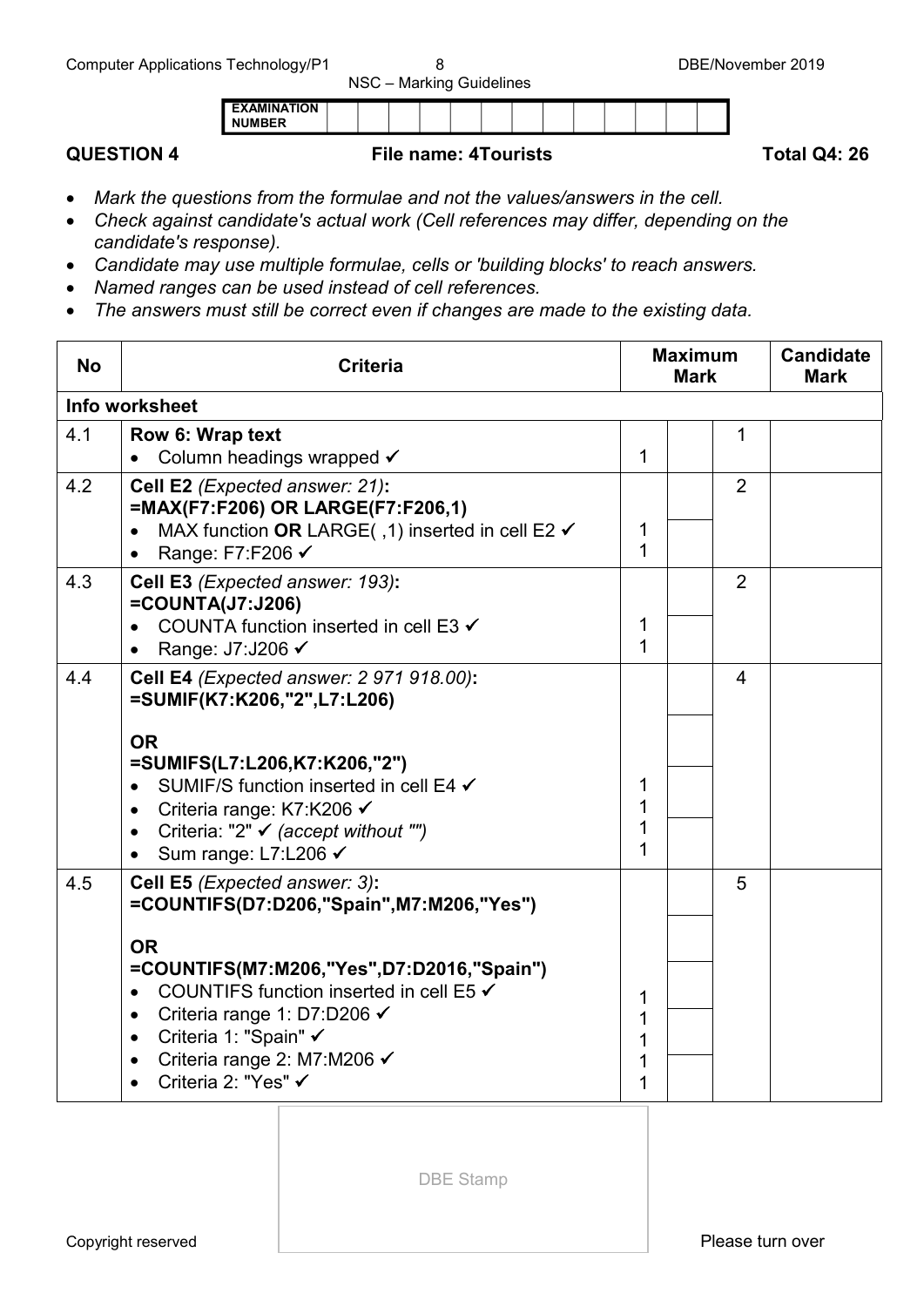|                    |  | - |  |  |  |  |  |
|--------------------|--|---|--|--|--|--|--|
| <b>EXAMINATION</b> |  |   |  |  |  |  |  |
| <b>NUMBER</b>      |  |   |  |  |  |  |  |

| 4.6 | Cell I7:<br>$=$ HOUR(H7-G7)                                           |   | $\overline{2}$ |  |
|-----|-----------------------------------------------------------------------|---|----------------|--|
|     | <b>Accept</b>                                                         |   |                |  |
|     | =HOUR(H7)-HOUR(G7)                                                    |   |                |  |
|     |                                                                       |   |                |  |
|     | HOUR function used for both values (G7, H7) $\checkmark$              | 1 |                |  |
|     |                                                                       | 1 |                |  |
|     | Subtracted correctly ✔<br>$\bullet$                                   |   |                |  |
| 4.7 | Cell L7:                                                              |   | 5              |  |
|     | =VLOOKUP(D7,Countries!\$A\$3:\$C\$65,K7)*F7                           |   |                |  |
|     |                                                                       |   |                |  |
|     | <b>OR</b>                                                             |   |                |  |
|     | =IF(K7=2,VLOOKUP(D7,Countries!\$A\$3:\$C\$65,2),                      |   |                |  |
|     | VLOOKUP(D7,Countries!\$A\$2:\$C\$65,3)*F7                             |   |                |  |
|     |                                                                       |   |                |  |
|     | <b>OR</b>                                                             |   |                |  |
|     | =VLOOKUP(D7,Countries!\$A\$3:\$C\$65,IF(K7=2,2,3))                    |   |                |  |
|     | $*$ F7                                                                |   |                |  |
|     |                                                                       |   |                |  |
|     | Lookup value: D7 √                                                    | 1 |                |  |
|     |                                                                       | 1 |                |  |
|     | Table array: Countries!\$A\$3:\$C\$65 √ OR                            |   |                |  |
|     | Countries!\$A\$2:\$C\$65                                              | 1 |                |  |
|     | Absolute cell referencing $\checkmark$ (also accept on rows)          | 1 |                |  |
|     | Return column: K7 $\checkmark$ (OR IF(K7=2))<br>$\bullet$             |   |                |  |
|     | * F7 √                                                                | 1 |                |  |
| 4.8 | Cell N7:                                                              |   | 5              |  |
|     | $=$ DATE(YEAR(E7),MONTH(E7)-3,DAY(E7))                                |   |                |  |
|     |                                                                       |   |                |  |
|     | <b>OR</b>                                                             |   |                |  |
|     | $=EDATE(E7,-3)$                                                       |   |                |  |
|     |                                                                       |   |                |  |
|     |                                                                       | 2 |                |  |
|     | MONTH function $\checkmark$ and DAY function $\checkmark$ (allocate 2 |   |                |  |
|     | marks for EDATE)                                                      |   |                |  |
|     | Correct cell reference on MONTH and DAY (E7) √                        | 1 |                |  |
|     | Subtract <del>✓</del>                                                 | 1 |                |  |
|     | 3 months $\checkmark$                                                 | 1 |                |  |
|     | <b>Total for QUESTION 4</b>                                           |   | $[26]$         |  |
|     |                                                                       |   |                |  |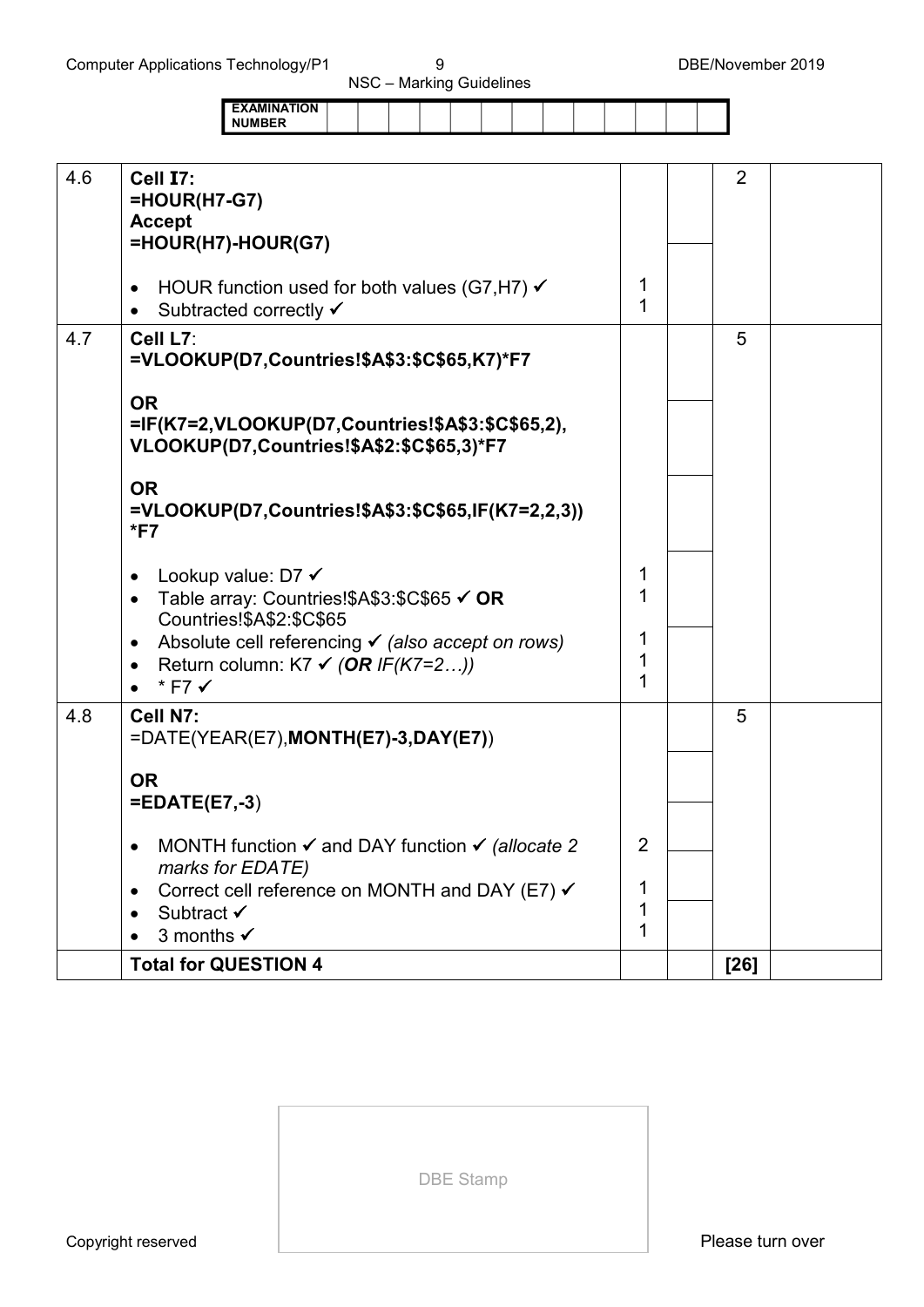| <b>NUMBER</b>                                                                                              |                                                                              |                                                                                                                                                                                                                                                                                                                                                                                                                                                                                                                                                                                                        |        |                |                                 |
|------------------------------------------------------------------------------------------------------------|------------------------------------------------------------------------------|--------------------------------------------------------------------------------------------------------------------------------------------------------------------------------------------------------------------------------------------------------------------------------------------------------------------------------------------------------------------------------------------------------------------------------------------------------------------------------------------------------------------------------------------------------------------------------------------------------|--------|----------------|---------------------------------|
|                                                                                                            |                                                                              |                                                                                                                                                                                                                                                                                                                                                                                                                                                                                                                                                                                                        |        |                | <b>Total Q5: 40</b>             |
| <b>Criteria</b>                                                                                            |                                                                              |                                                                                                                                                                                                                                                                                                                                                                                                                                                                                                                                                                                                        |        |                | <b>Candidate</b><br><b>Mark</b> |
|                                                                                                            |                                                                              |                                                                                                                                                                                                                                                                                                                                                                                                                                                                                                                                                                                                        |        |                |                                 |
| Field: SurveyNo<br>Primary key set on SurveyNo field √                                                     |                                                                              | 1                                                                                                                                                                                                                                                                                                                                                                                                                                                                                                                                                                                                      |        | 1              |                                 |
| Field: Name<br>Moved to after Surname field √                                                              |                                                                              | 1                                                                                                                                                                                                                                                                                                                                                                                                                                                                                                                                                                                                      |        | 1              |                                 |
| Field: Code<br>Input Mask: >L0000C<br><b>All caps</b>                                                      |                                                                              |                                                                                                                                                                                                                                                                                                                                                                                                                                                                                                                                                                                                        |        | $\overline{4}$ |                                 |
| <b>Compulsory letter</b><br>$\sqrt{ }$<br>4 compulsory digits                                              |                                                                              | 1                                                                                                                                                                                                                                                                                                                                                                                                                                                                                                                                                                                                      |        |                |                                 |
| 0000 $\checkmark$<br>$\bullet$<br>Optional or required character or space<br>$C \vee$ OR &                 |                                                                              | 1<br>1                                                                                                                                                                                                                                                                                                                                                                                                                                                                                                                                                                                                 |        |                |                                 |
| <b>Field: Dateln</b>                                                                                       |                                                                              | $\overline{2}$                                                                                                                                                                                                                                                                                                                                                                                                                                                                                                                                                                                         |        | $\overline{2}$ |                                 |
| <b>Field: Days</b>                                                                                         |                                                                              | 1                                                                                                                                                                                                                                                                                                                                                                                                                                                                                                                                                                                                      |        | 1              |                                 |
| <b>Field: WillReturn</b><br>Format changed to 'True/False' ✔                                               |                                                                              | 1                                                                                                                                                                                                                                                                                                                                                                                                                                                                                                                                                                                                      |        | 1              |                                 |
|                                                                                                            |                                                                              |                                                                                                                                                                                                                                                                                                                                                                                                                                                                                                                                                                                                        |        |                |                                 |
| form header $\checkmark$<br>٠<br>Field inserted √<br>Combo box inserted √<br>$\circ$<br>$\circ$<br>$\circ$ |                                                                              | 1<br>1<br>1<br>1<br>1<br>1                                                                                                                                                                                                                                                                                                                                                                                                                                                                                                                                                                             |        | $\overline{7}$ |                                 |
|                                                                                                            | <b>QUESTION 5</b><br><b>Table: tblInfo</b><br>$> \checkmark$<br>Form: frm5_2 | File name: 5Survey<br>Appropriate validation text inserted that refers to<br>correct dates from 2017/12/31 $\checkmark$ to 2019/10/10 $\checkmark$ (do<br>not allocate marks if validation rule was copied)<br>Order of fields swopped [DateOut]-[DateIn] √ OR<br>Abs([DateIn]-[DateOut]) OR -([DateIn]-[DateOut])<br>Examination number and the original data displays in<br>Show DatePicker set to 'Never' for DateIn √<br>Control source: TravellerType field √<br>Row source: tblOptions OR SELECT<br>[tblOptions].[Options] FROM [tblOptions] ✔<br>Page header and page footer does not display √ | 1<br>1 |                | <b>Maximum</b><br><b>Mark</b>   |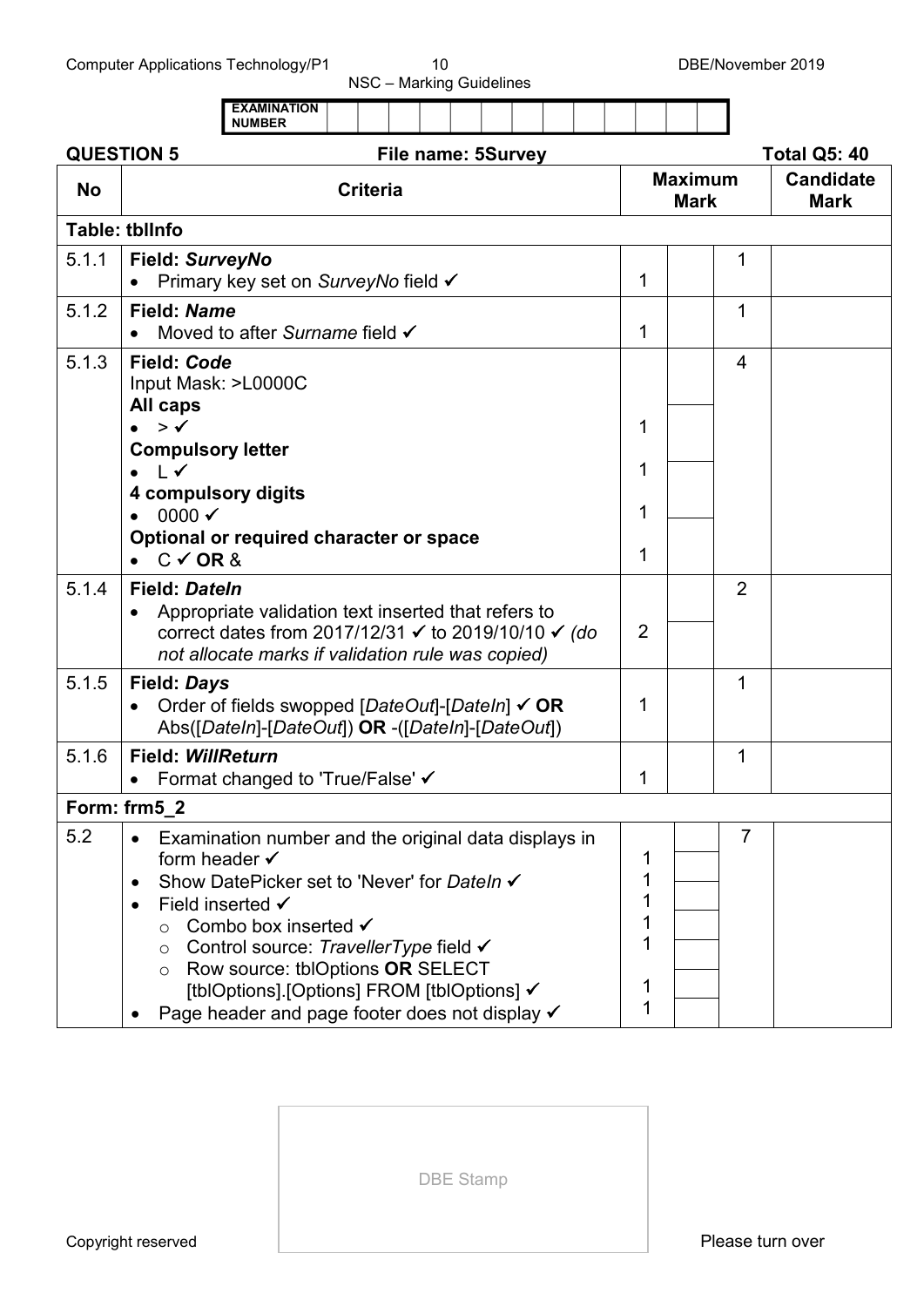|     | <b>EXAMINATION</b><br><b>NUMBER</b>                                                                                                                                                                                                                                                                                                                                                                                              |                          |
|-----|----------------------------------------------------------------------------------------------------------------------------------------------------------------------------------------------------------------------------------------------------------------------------------------------------------------------------------------------------------------------------------------------------------------------------------|--------------------------|
|     | Query: qry5_3                                                                                                                                                                                                                                                                                                                                                                                                                    |                          |
| 5.3 | <i>EstimateAmount</i> field inserted <del>V</del><br>Rating criteria 5 $\checkmark$<br>$\bullet$<br>Total row switched on $\checkmark$<br><i>EstimatedAmount:</i> Total: AVG <del>V</del> and format changed<br>to 'Currency' $\checkmark$ (2 decimal places) <b>OR</b> 'Fixed'<br><b>OR 'Standard'</b><br>(Note to marker: 3 records expected.)                                                                                 | 5                        |
|     | Query: qry5_4                                                                                                                                                                                                                                                                                                                                                                                                                    |                          |
| 5.4 | Criteria Code: S????0 OR S*0<br>OR Like "S*" AND Like "*0"<br>$S \checkmark$<br>$\circ$<br>$*$ OR ???? $\checkmark$<br>$\circ$<br>$0 \checkmark$<br>$\circ$<br>Criteria Reaction<br><> √ "Unmoved" √<br>$\circ$<br><b>OR NOT "Unmoved" OR NOT "Unm*"</b><br><b>OR</b> "Amused" OR "Angry" OR "Excited" OR<br>"Happy" OR "Sad"<br>(if Reaction criteria are on separate lines, Code<br>criteria should be repeated for all lines) | 5<br>2                   |
|     | (Note to marker: 3 records expected.)                                                                                                                                                                                                                                                                                                                                                                                            |                          |
|     | Query: qry5_5                                                                                                                                                                                                                                                                                                                                                                                                                    |                          |
| 5.5 | Displays Name, Surname and/or CodeLetter V<br>$\bullet$<br>Gender criteria: "Female" √ OR "F*"<br>$\bullet$<br>Calculated field: CodeLetter: V<br>Left $\checkmark$ ([Reaction], $\checkmark$ 1) $\checkmark$ OR MID([Reaction],1,1)<br>Reaction field appears only in calculated field $\checkmark$<br>(Note to marker: 100 records expected.)                                                                                  | $\overline{7}$<br>3      |
|     | Report: rpt5_6                                                                                                                                                                                                                                                                                                                                                                                                                   |                          |
| 5.6 | <i>EstimateAmount</i> grouping removed √<br>Function: =Sum ( √ [EstimateAmount] √) in<br>٠<br>TravellerType group footer $\checkmark$<br>Suitable label (must refer to function used) √<br>$\bullet$<br><i>EstimateAmount</i> field font changed to italics √<br>٠<br>(also accept in calculated field)                                                                                                                          | 6<br>1<br>$\overline{2}$ |
|     | <b>Total for QUESTION 5</b>                                                                                                                                                                                                                                                                                                                                                                                                      | [40]                     |
|     |                                                                                                                                                                                                                                                                                                                                                                                                                                  |                          |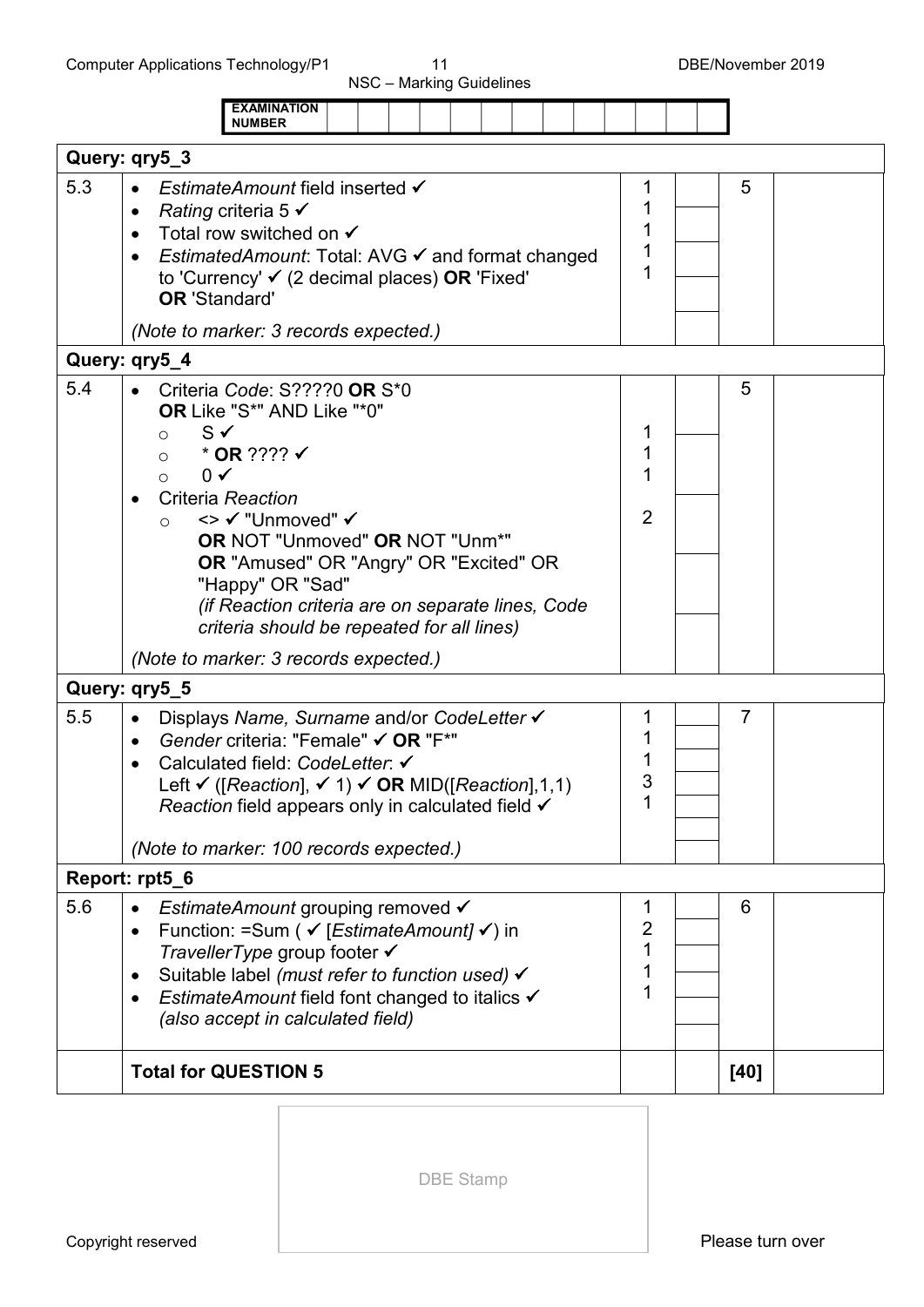# **QUESTION 6 File name: 6\_1Wonder, 6\_2Tourism Total Q6: 20**

• *This question should be marked from the HTML code.*

**EXAMINATION NUMBER**

• *Numerical attribute values and single words do not need to be in inverted commas.*

| <b>No</b> | <b>Criteria</b>                                                                                                                                                                                                                                                                                |        | <b>Maximum</b><br><b>Mark</b> | <b>Candidate</b><br><b>Mark</b> |  |  |  |  |  |  |  |
|-----------|------------------------------------------------------------------------------------------------------------------------------------------------------------------------------------------------------------------------------------------------------------------------------------------------|--------|-------------------------------|---------------------------------|--|--|--|--|--|--|--|
| 6 1Wonder |                                                                                                                                                                                                                                                                                                |        |                               |                                 |  |  |  |  |  |  |  |
| 6.1.1     | <b>Background colour</b><br><body bgcolor="beige"></body>                                                                                                                                                                                                                                      |        |                               | 1                               |  |  |  |  |  |  |  |
|           | Background colour set to beige V<br>$\bullet$                                                                                                                                                                                                                                                  | 1      |                               |                                 |  |  |  |  |  |  |  |
| 6.1.2     | <b>Font</b><br><font face="Century" size="50">Agra</font>                                                                                                                                                                                                                                      |        |                               | $\overline{2}$                  |  |  |  |  |  |  |  |
|           | Font size set to 50 $\checkmark$<br>Font type set to 'Century' ✔                                                                                                                                                                                                                               | 1<br>1 |                               |                                 |  |  |  |  |  |  |  |
| 6.1.3     | Line break and picture<br>br><br><img height="350" src="6City.jpg" width="600"/><br>Line break/Paragraph tags added before the picture √<br>$\bullet$<br><img src=""/> tags inserted √<br>$\bullet$<br>6City jpg inserted $\checkmark$<br>Height set to 350 √<br>Width set to 600 $\checkmark$ | 1<br>1 |                               | 5                               |  |  |  |  |  |  |  |
| 6.1.4     | <b>Ordered list</b><br>$o$ /><br>$<$ //> $\ldots$ $<$ ///><br>< i>< i><br>< i >  < i ><br>$<$ /i> $<$ /li><br>$\le$ /0/><br>Ordered list tags added √                                                                                                                                          | 1      |                               | 1                               |  |  |  |  |  |  |  |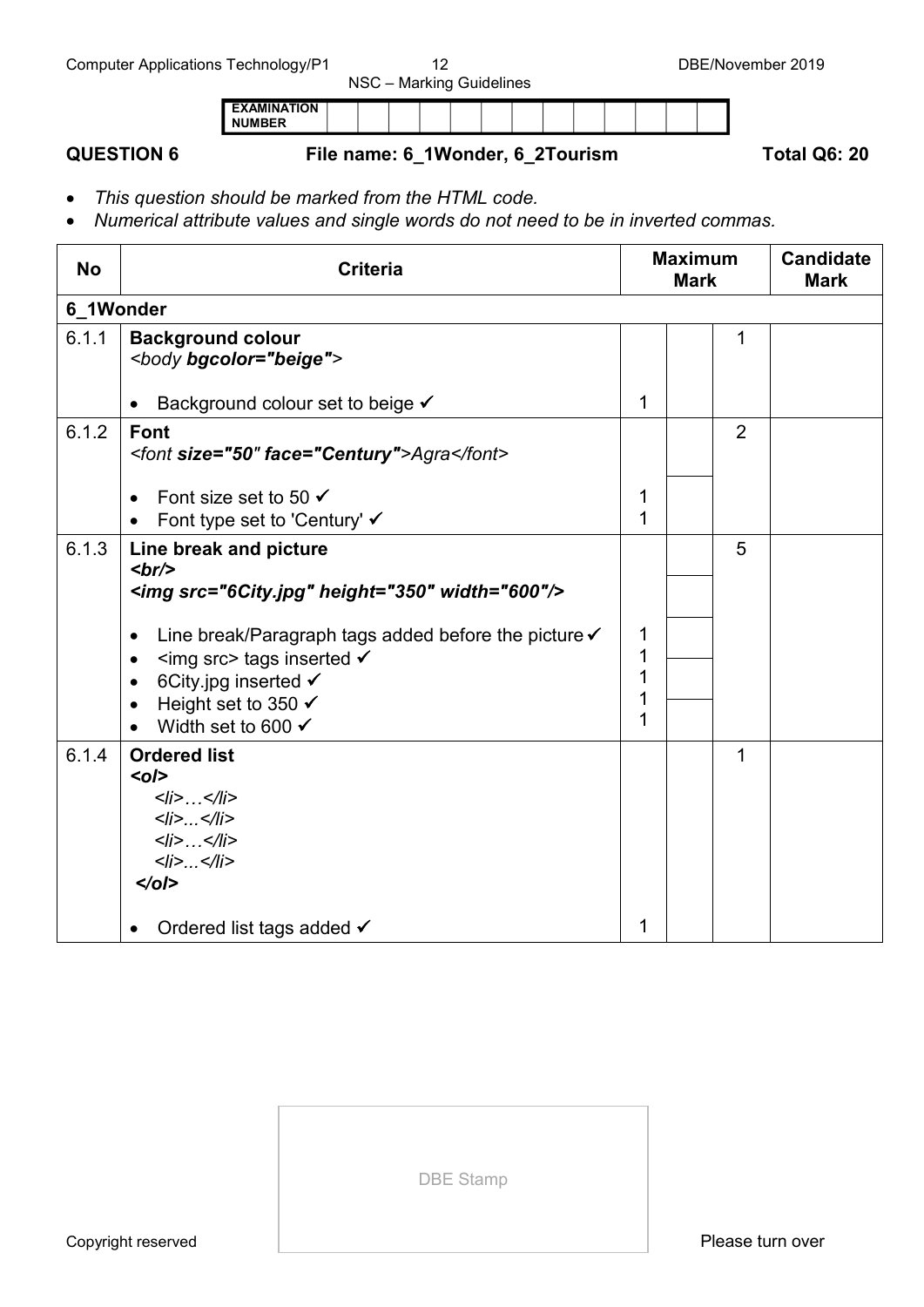Computer Applications Technology/P1 13 13 DBE/November 2019

NSC – Marking Guidelines

|            |                                                                                                                                                                                                                                                                                             | <b>EXAMINATION</b><br><b>NUMBER</b>                                                                                                                                                                                                                                                                                                                                                                                                                                                                                                                                                                                                                                                                                                   |                                                                                                                                                                                                                                        |                                                                                                                                                                                                  |         |      |       |  |        |  |             |  |                  |  |    |  |
|------------|---------------------------------------------------------------------------------------------------------------------------------------------------------------------------------------------------------------------------------------------------------------------------------------------|---------------------------------------------------------------------------------------------------------------------------------------------------------------------------------------------------------------------------------------------------------------------------------------------------------------------------------------------------------------------------------------------------------------------------------------------------------------------------------------------------------------------------------------------------------------------------------------------------------------------------------------------------------------------------------------------------------------------------------------|----------------------------------------------------------------------------------------------------------------------------------------------------------------------------------------------------------------------------------------|--------------------------------------------------------------------------------------------------------------------------------------------------------------------------------------------------|---------|------|-------|--|--------|--|-------------|--|------------------|--|----|--|
| 6_2Tourism |                                                                                                                                                                                                                                                                                             |                                                                                                                                                                                                                                                                                                                                                                                                                                                                                                                                                                                                                                                                                                                                       |                                                                                                                                                                                                                                        |                                                                                                                                                                                                  |         |      |       |  |        |  |             |  |                  |  |    |  |
| 6.2        | $\leq$ html $>$<br><body><br/><math>&lt;</math>/body&gt;<br/><math>&lt;</math>/html&gt;<br/><b>Heading</b><br/><math display="inline">\bullet</math><br/><math display="inline">\circ</math><br/><math>\circ</math><br/><b>Table</b><br/><math>\bullet</math><br/><math>\circ</math></body> | <h1><i>Foreign Taj Mahal Tourist</i></h1><br><table border="3"><br/><math>&lt;</math>tr<math>&gt;</math><br/><math>\langle tr \rangle</math><br/><math>&lt;</math>tr<math>&gt;</math><br/><math>\langle tr \rangle</math><br/><math>&lt;</math>tr<math>&gt;</math><br/><math>\langle tr \rangle</math><br/><math>\triangle</math>/table&gt;<br/><a href="www.tajmahal.in">Click for<br/>more information: www.tajmahal.in</a><br/>Heading level 1 OR <math>2 \checkmark</math> OR Font size and/or bold<br/>Italics applied to heading <math>\checkmark</math><br/>Table created <math>\checkmark</math> with any border <math>\checkmark</math><br/>Three sets of rows created <math>\checkmark</math> (accept two rows with</table> | $th colspan$<br>Figures                                                                                                                                                                                                                | Year                                                                                                                                                                                             | Arrival | 2018 | 10.04 |  |        |  |             |  | 1<br>1<br>2<br>1 |  | 10 |  |
|            | $\circ$<br>$\circ$<br>$\circ$<br><b>Hyperlink</b><br>٠                                                                                                                                                                                                                                      | first row th or td)<br>First row <td> or <th> merged across 3 columns √<br/>Three sets of columns created <math>\checkmark</math><br/>Table heading OR centred in first row and bold <math>\checkmark</math><br/>Hyperlink created on text 'Click for more information:</th></td> <th></th> <td></td> <td></td> <td></td> <td></td> <td></td> <td>1<br/>1<br/>1</td> <td></td> <td></td> <td></td>                                                                                                                                                                                                                                                                                                                                    | or <th> merged across 3 columns √<br/>Three sets of columns created <math>\checkmark</math><br/>Table heading OR centred in first row and bold <math>\checkmark</math><br/>Hyperlink created on text 'Click for more information:</th> | merged across 3 columns √<br>Three sets of columns created $\checkmark$<br>Table heading OR centred in first row and bold $\checkmark$<br>Hyperlink created on text 'Click for more information: |         |      |       |  |        |  | 1<br>1<br>1 |  |                  |  |    |  |
|            | $\circ$<br>$\circ$                                                                                                                                                                                                                                                                          | www.tajmahal.in' ✔<br>Links to 'www.tajmahal.in' $\checkmark$ (mark from code)                                                                                                                                                                                                                                                                                                                                                                                                                                                                                                                                                                                                                                                        |                                                                                                                                                                                                                                        |                                                                                                                                                                                                  |         |      |       |  | 1<br>1 |  |             |  |                  |  |    |  |
|            | correctly used                                                                                                                                                                                                                                                                              | Closing tag(s), triangular brackets and nesting                                                                                                                                                                                                                                                                                                                                                                                                                                                                                                                                                                                                                                                                                       |                                                                                                                                                                                                                                        |                                                                                                                                                                                                  |         |      |       |  | 1      |  | $\mathbf 1$ |  |                  |  |    |  |
|            |                                                                                                                                                                                                                                                                                             | <b>Total for QUESTION 6</b>                                                                                                                                                                                                                                                                                                                                                                                                                                                                                                                                                                                                                                                                                                           |                                                                                                                                                                                                                                        |                                                                                                                                                                                                  |         |      |       |  |        |  | [20]        |  |                  |  |    |  |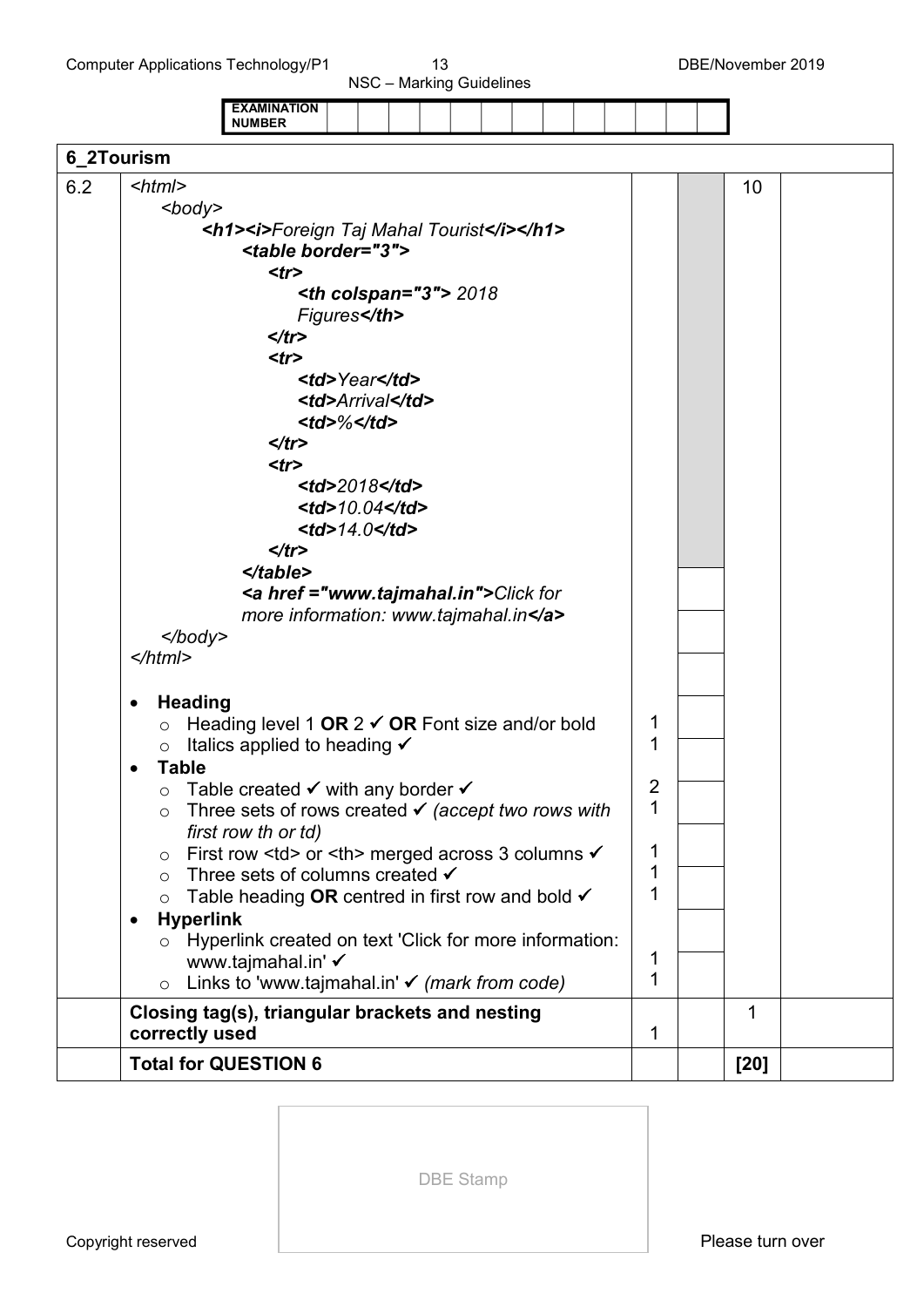NSC – Marking Guidelines

|                   | <b>EXAMINATION</b><br><b>NUMBER</b>                                                                                                                                                                                                                                                                                                                                                                                                                                                                                                                                                                                                                                                                            |                            |                               |                |                                 |
|-------------------|----------------------------------------------------------------------------------------------------------------------------------------------------------------------------------------------------------------------------------------------------------------------------------------------------------------------------------------------------------------------------------------------------------------------------------------------------------------------------------------------------------------------------------------------------------------------------------------------------------------------------------------------------------------------------------------------------------------|----------------------------|-------------------------------|----------------|---------------------------------|
| <b>QUESTION 7</b> |                                                                                                                                                                                                                                                                                                                                                                                                                                                                                                                                                                                                                                                                                                                | <b>Total Q7: 20</b>        |                               |                |                                 |
| <b>No</b>         | <b>Criteria</b>                                                                                                                                                                                                                                                                                                                                                                                                                                                                                                                                                                                                                                                                                                |                            | <b>Maximum</b><br><b>Mark</b> |                | <b>Candidate</b><br><b>Mark</b> |
| <b>7Protect</b>   |                                                                                                                                                                                                                                                                                                                                                                                                                                                                                                                                                                                                                                                                                                                |                            |                               |                |                                 |
| 7.1.1             | <b>Caption</b><br>Automatic caption inserted <del>V</del><br>Caption text 'Unobstructed view of Taj Mahal' ✔<br>$\bullet$<br><i>(ignore if original text still appears)</i>                                                                                                                                                                                                                                                                                                                                                                                                                                                                                                                                    | 1<br>1                     |                               | 2              |                                 |
| 7.1.2             | <b>Reviewing</b><br>At least one change accepted $\checkmark$<br>$\bullet$<br>Only changes made by author ABC accepted √<br>((ASI) inserted, fourth paragraph removed. DEF left<br>unchanged OR rejected (1,000 has a comma).)                                                                                                                                                                                                                                                                                                                                                                                                                                                                                 | 1<br>1                     |                               | $\overline{2}$ |                                 |
|                   | <b>7Calculations</b>                                                                                                                                                                                                                                                                                                                                                                                                                                                                                                                                                                                                                                                                                           |                            |                               |                |                                 |
| 7.2.1             | <b>Cell B2: (CHECK FOR BUILDING BLOCKS)</b><br>=IF(FIND("#",A2)<>LEN(A2),"More","One") OR<br>=IF(FIND("#",A2)=LEN(A2),"One","More") OR<br>=IF(LEN(A2)>FIND("#",A2),"More","One") OR<br>=IF(FIND("#",A2) <len(a2),"more","one") or<br="">=IF(MID(A2,FIND("#",A2)+1,LEN(A2)-<br/>FIND("#",A2))="","One","More") OR<br/>=IF(LEN(MID(A2,FIND("#",A2)+1,LEN(A2)-<br/>FIND("#",A2)))&gt;0,"More","One") OR<br/>=IF(LEN(RIGHT(A2,LEN(A2)-FIND("#",A2)))&gt;0, "More", "One")<br/><b>OR</b><br/>=IF(FIND("#",A2)<len(a2),"more","one") or<br="">=IF(MID(A2,FIND("#",A2)+1,LEN(A2))="","One","More") OR<br/>=IF(LEN(MID(A2,FIND("#",A2)+1,LEN(A2)))&gt;0,"More", "One")</len(a2),"more","one")></len(a2),"more","one")> |                            |                               | $\overline{7}$ |                                 |
|                   | Determine position of the first # character<br>$\bullet$<br>○ Find $\checkmark$ # character $\checkmark$<br>In correct cell $\checkmark$ (cell A2)<br>Determine if there is text after the # character<br>$\bullet$<br>Search for any characters after first # character<br>$\circ$<br>$(Len(A2))$ OR Extract remaining characters OR Find<br>second # character ✔<br>$\circ$ Test $\checkmark$ (IF and correct logical operator)<br><b>Output in correct cell</b><br>٠<br>$\circ$ 'One' displays if only one word $\checkmark$<br>'More' displays if more than one word $\checkmark$<br>$\circ$                                                                                                               | 2<br>1<br>1<br>1<br>1<br>1 |                               |                |                                 |